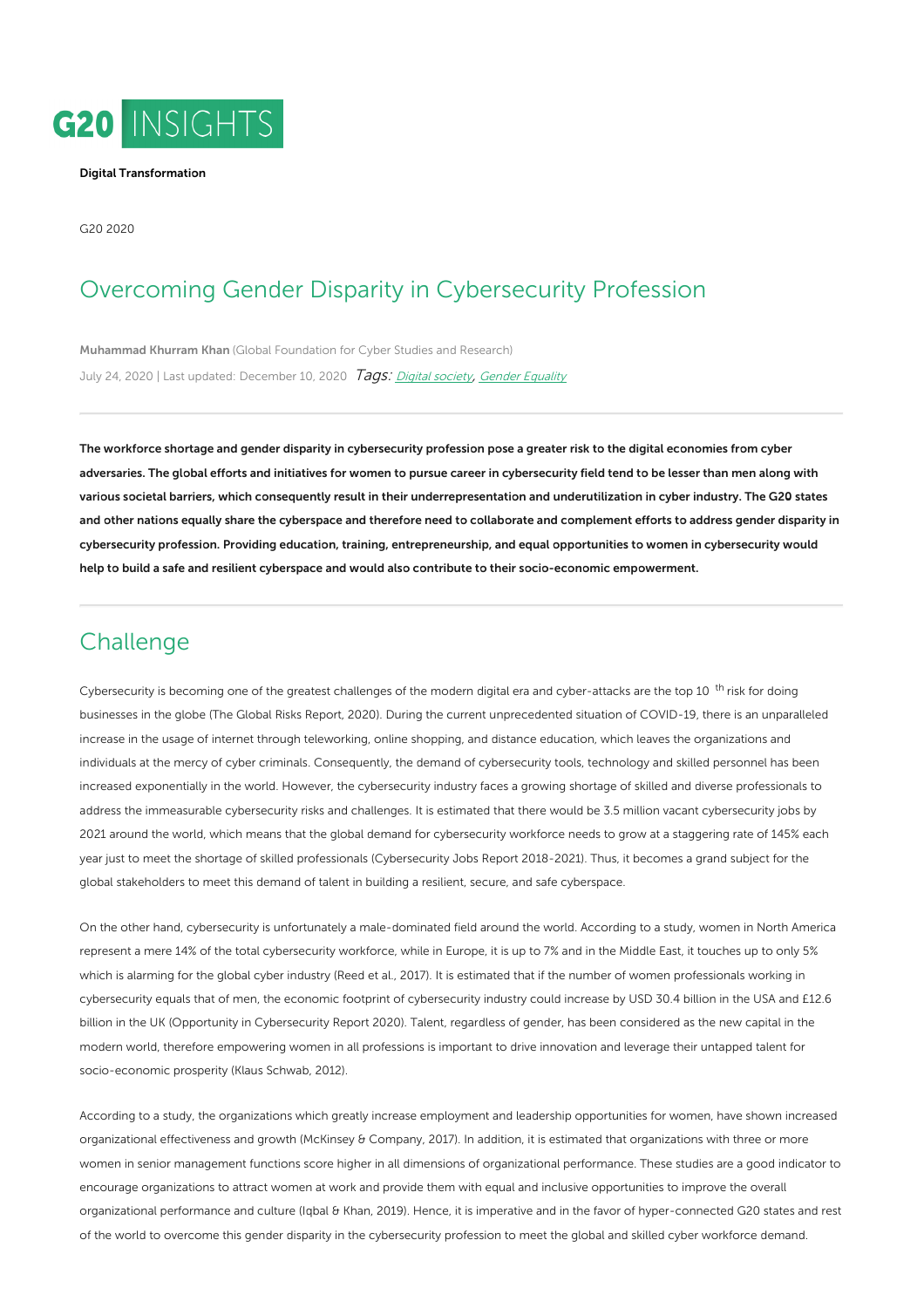# Proposal

Women's equality and empowerment is one of the 17 Sustainable Development Goals of the United Nations, which give them a fundamental right to have control over their lives to put forth impact and influence on society. Diverse and inclusive human capital is considered as a key pillar in the prosperity and competitiveness of any society. Business organizations and nations cannot achieve competitiveness and sustainable growth without mobilizing and including women in their workforce. It is estimated that gender gap in the workforce costs a nation around 15% of the total GDP (Cuberes & Teignier, 2016). On the other hand, women hardly sit on the top leadership positions of global organizations. In 2019, only 33 women, 6.6% of the total, were CEO's of the Fortune 500 companies (Christine, 2019).

Gender gap and non-inclusion of women in cybersecurity profession is alarming and require to study reasons and develop strategies to build more diversified and inclusive workforce capable of addressing cybersecurity challenges with their male counterparts. It is also important to remove the stigma that cybersecurity is a gender-specific field, and there is a need to change the perception that it is a purely computer science discipline. Therefore, it is highly recommended to take key actions to avoid any serious impact on the world's digital assets due to the scarcity of skilled and gender-unequal cybersecurity workforce, which is considered as the first line of defence to protect connected systems and critical infrastructure from cyber adversaries.

In the following, a set of evidence-based recommendations are presented, which could help the G20 member states to work on overcoming the gender disparity in cybersecurity profession.

## 1. Setup Cybersecurity Vocational Education and Training Programs for Women

Education, skills, training and knowledge are the driving forces of economic growth and social development of a nation (World Development Report, 2019). The flexibility between general and vocational education is imperative to enable workers, especially women to compete in changing labor markets where technology plays an increasingly vital role (Park, 2019). Vocational training programs could play a vital role in developing skills and confidence in women from rural, low income, economically and socially backward families and help them to achieve economic, professional and social independence (Jo et. al, 2016).

Providing women with vocational education and skill-based training in the field of cybersecurity could prioritize and support their professional development for active participation for widely available jobs e.g. ethical hackers and penetration testers, cyber threat intelligence operators, information security management consultants, and cyber bug bounty researchers, etc. The skill-based trainings include mentorship, short courses, diplomas, and certifications, which may help ensuring that women can be fully engaged and exceled in cybersecurity profession. The G20 could work with private sector and global cybersecurity training organizations to come forward to complement this effort. Teaching materials, tutorials, labs and course contents could be developed with the leading cybersecurity experts and professionals to offer in this program. The G20 states could help the developing and least developed countries by establishing 'cyber skills development academies' with the partnership of public and private sectors as well as non-profit organizations. The trainers in the established academies could offer hands-on training with state-of-the-art cybersecurity tools and technologies to develop skills and prepare women for job market. Consequently, this initiative would help women to enhance their technical, economic and social strengths by becoming active cybersecurity professionals to overcome the global cybersecurity gender gaps.

### 2. Support for Women Entrepreneurs in Cybersecurity Industry

If women and men around the world contribute equally as entrepreneurs, the global GDP could ultimately increase by approximately 3% to 6%, boosting the global economy by USD 2.5 trillion to USD 5 trillion (Shalini and Cherie, 2019). In 40% of economies around the world, women's early-stage entrepreneurial participation is half or less than half of that of their male counterparts (Global Entrepreneurship Monitor, 2017). However, social attitudes and cultural views tend to exert a negative impact on women's desires and self-confidence to become entrepreneurs and start businesses (OECD, 2016). As discussed earlier, women in cybersecurity profession are in shortage, so do in owing or leading businesses, startups and organizations.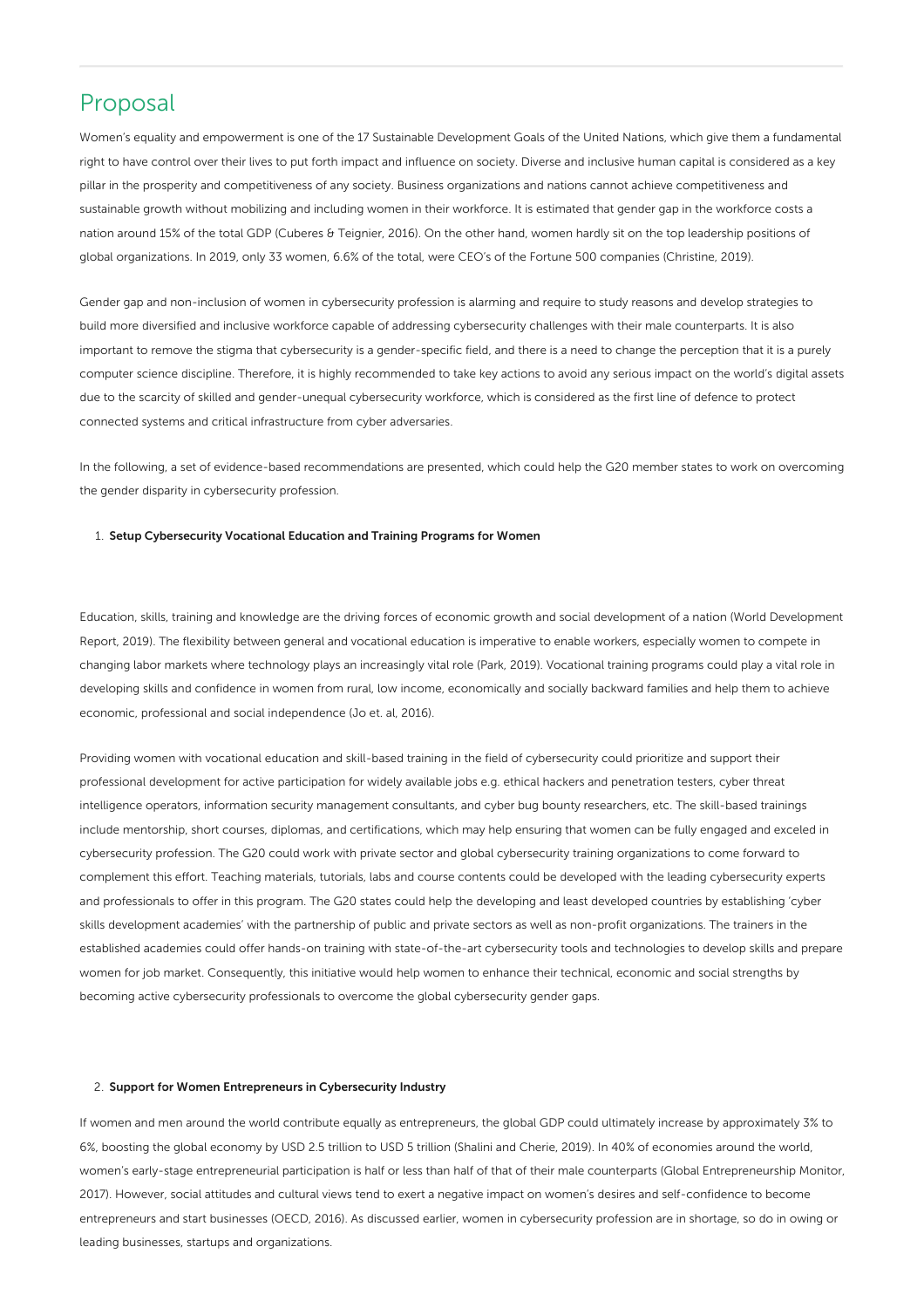This brings an opportunity for the G20 states to unleash the power and talent of women in cybersecurity industry by increasing the availability of resources including, their skills, entrepreneurship training, financial support and networks. The G20 states need to collaborate and invite leading global cybersecurity organizations and venture capital firms to establish more women-dedicated startup incubators and accelerator programs that could help to stimulate passion in women entrepreneurs and help them to achieve their business growth. It is recommended to create a 'G20 Cyber Startup Fund' with private partnership and industry to execute this initiative to support global women entrepreneurs in cybersecurity. This G20 initiative could provide a platform to women with an array of intensive professional development programs such as mentoring, training, networking, and coaching on matters e.g. business scaling, financial management, human resource development, leadership, marketing and sales etc. Closing the gender gap in cybersecurity entrepreneurship and fueling the growth of women-owned cybersecurity enterprises could bring new ideas, services, and products into commercial markets to boost female career development, self-realization, and job creation. Furthermore, some successful stories as the outcome of this G20 sponsored initiative could make inspirational case studies and role models for other women for their motivation and encouragement.

### 3. Launch a Global Cyber Gender-Equity Measurement Initiative

Gender-bias working environment is a leading cause to the unbalance representation of women in cyber industry (Reed et al., 2017). It has been observed that women face discrimination in terms of delays in career development, unconscious bias, pointing out errors, tokenism, and non-inclusion at higher level positions (Iqbal & Khan, 2019). Studies show that gender discrimination is manifested earliest from primary schools in the field of STEM (Tondeur et al., 2016) and it is more aggravated on the basis of cultural behaviors and social beliefs (Nagy et al., 2010). Women also face wage inequality as compared to men and get 3% lower wages at the level of director and 6% on non-managerial and entry level posts (Iqbal & Khan, 2019). Women have shown reservations that employers do not value their opinions and suggestions in the work environment. On the other hand, women who get appreciations from organizations tend to work more firmly and strongly at the level of decision making.

The G20 states could launch an initiative for 'Global Cyber Gender-Equity' and engage with other organizations e.g. International Telecommunications Union and World Economic Forum to advocate and promote it through forming a joint working group. A global awareness campaign is imperative to address the issues and an active partipcation of G20 member states and other nations could help to achieve this mission. The G20 could work with the joint working group and mobilize some experts from its engagement groups e.g. B20, S20, and W20 to establish the metrices, protocols, and parameters to develop and promote an index to measure the global cyber genderequity. The G20 could execute and foster this initiative by developing a web-portal to monitor cybersecurity gender disparity across the globe and demonstrate the readiness of nation states as well as the most immediate actions required to fill the gaps.

### 4. Cooperate with Women's Global Development and Prosperity Initiative

In 2019, the US government launched a 'Women's Global Development and Prosperity initiative' to advance the global women's economic empowerment by supporting 50 million women in the developing world till 2025 (W-GDP, 2019). This initiative is built on three pillars; women prospering in the workforce, women succeeding as entrepreneurs, and women enabled in the economy. In its first year, W-GDP has supported 12 million women around the world and has taken bold steps to ram-up the initiative's policy focus on legal reforms and launching new partnerships with private sector through a generous support. W-GDP is a manifestation of the commitment and determination shown by the US government for the global women empowerment. It is recommended to the G20 to build a working group in coordination with W20, B20, and T20 to explore the collaborative avenues with the W-GDP initiative and establish a framework for awareness campaigns, funding and support to attract women in cybersecurity industry. The working group could work together to define and develop protocols and identify the key performance indicators to evaluate the outcomes of the established program. This initiative could harness the experience of W-GDP and complement the efforts of G20 by engaging a pool of cybersecurity experts and trainers for the sponsored program.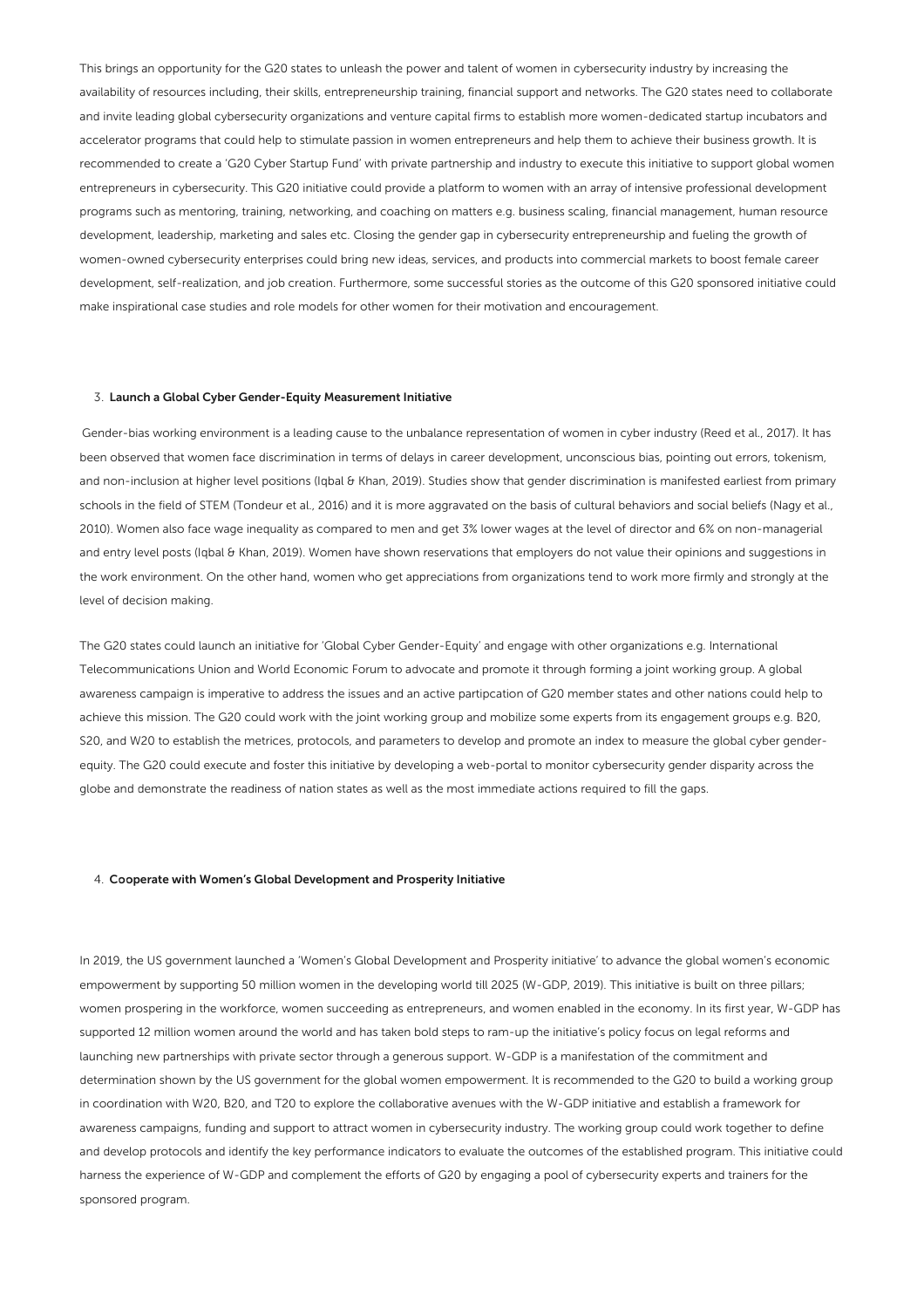#### 5. Protect Women Rights in Cybersecurity Industry

A survey conducted on 19,641 individuals from 170 countries across the world found that women continuously face occupational segregation, discrimination and wage inequality (Reed et al., 2017). The United Nation's SDG Goal 5 aims to eliminate all forms of discrimination and violence against women in the public and private spheres and to undertake reforms to give women equal rights to economic resources and access to ownership of property. In this manner, employers and organizations have a responsibility to prevent and promptly address discrimination, harassment (including sexual harassment), victimization and bullying against women in the workplace. Violence, abuse, and human rights violations in the workplace could create conditions, which are hazardous to the psychological and physical wellbeing and can demoralize women at work. While gender equality is very important, the uniformity of income, perks and benefits should also be taken seriously in the profession. As per a study, an additional USD 12.7 billion could be added to the US economy if women's salaries were equal to their male counterparts, a pay gap that currently represents a 17% difference (Opportunity in Cybersecurity Report 2020).

The G20 states could work together to strengthen the legislative processes, laws and regulations to protect women's rights in cybersecurity industry against bullying, discrimination and sexual harassment. Since it is an ongoing legislative process, therefore it requires effective practices to build transparent protocols and mechanisms to report discrimination, harassment and bullying in the workplace. The G20, in coordination with W20 and L20 engagement groups, could launch an initiative with its members states, which are on the top global ranking with respect to women rights at the workplace to share best practices and experiences. The G20 should also study and establish a common criterion among member states in promoting safe, flexible, female-friendly employment and workplaces for women including, maternity protection, dignity, privacy, personal freedom, and more harmonized work-life balance. Consequently, it would strengthen women's professional participation and devotion to the organizations they serve.

## References

Christine P. 2019, Gender and the CMO: Do the Differences Make a Difference?. Journal of Strategic Marketing Taylor & Francis, <https://doi.org/10.1080/0965254X.2019.1694567>

Cuberes D., Teignier, M. 2016. Aggregate Effects of Gender Gaps in the Labor Market: A Quantitative Estimate. Journal of Human Capital, 10(1), 1–32. <https://doi.org/10.1086/683847>

Cybersecurity Jobs Report 2018-2021, Cybersecurity Ventures, 2018

Global Entrepreneurship Monitor. 2017. Women's Entrepreneurship Report [online] <https://www.gemconsortium.org/report/49860>

Iqbal Z., Khan M.K. 2019. "Saudi Women in Cybersecurity Narrowing the Gap of Human Capital Crisis", Global Foundation for Cyber Studies and Research, Washington D.C. USA

Iqbal Z., Khan M.K. 2019. " Global Women in Cyber Workforce", Global Foundation for Cyber Studies and Research Washington D.C. USA

Jo T., Sarah V., Hans V., Mieke V.H. 2016. "Gender Differences in the ICT Profile of University Students: A Quantitative Analysis". Journal of Diversity and Gender Studies, 3 (1), 57-77

Klaus S. 2012. "The End of Capitalism- So What's Next?", World Economic Forum, [online] <https://www.weforum.org/agenda/2012/04/the-end-of-capitalism-so-whats-next/>

McKinsey & Company. 2017. "Women Matter: Time to Accelerate-Ten Years of Insights into Gender diversity", [online]